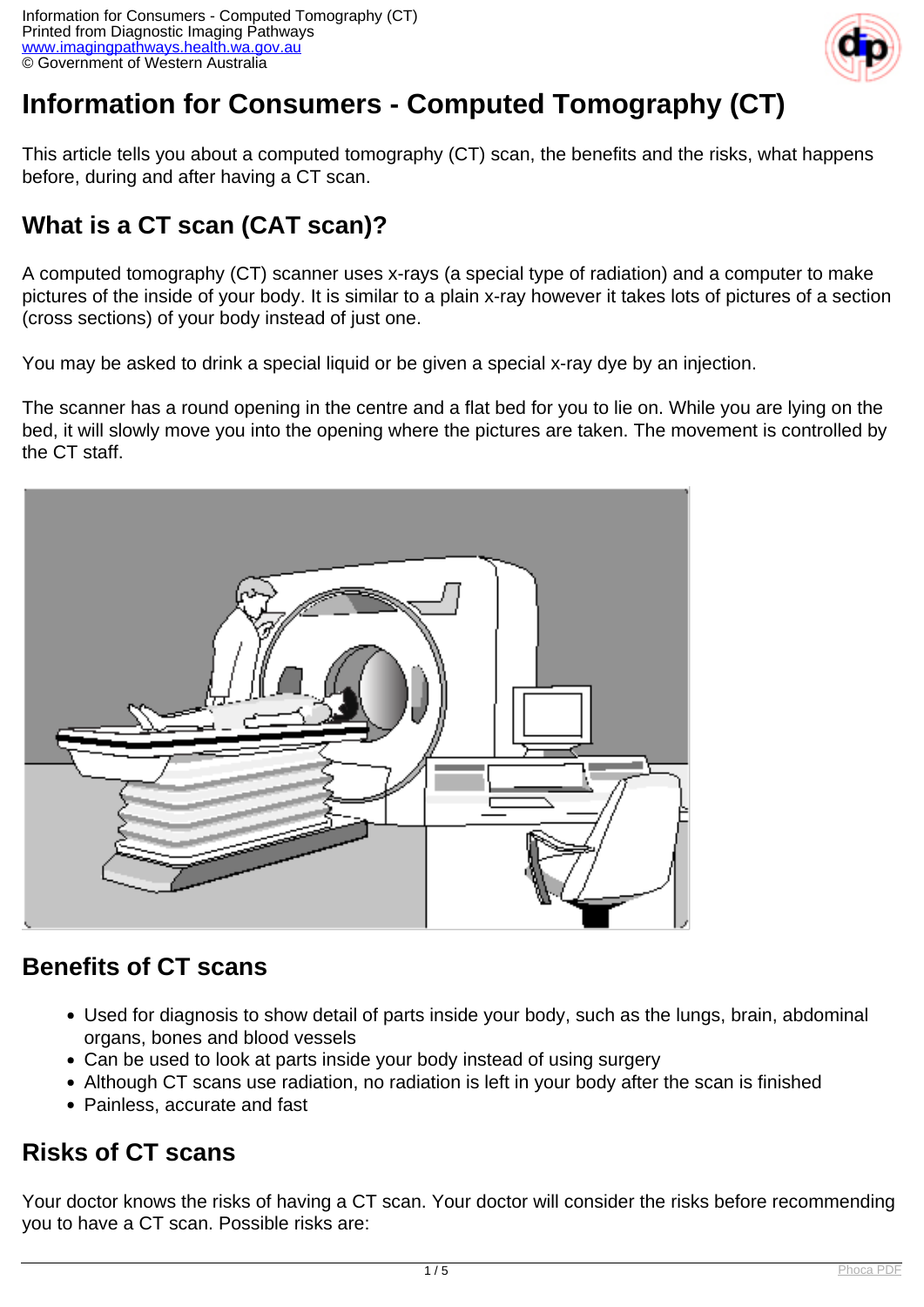

- Not recommended for pregnant women
- Small amount of radiation. The amount of radiation you are exposed to depends on the number of pictures taken and the part of the body being examined
- Extremely small chance you could develop cancer in the long term from the radiation

If you are having x-ray dye, there is a small risk of:

- An allergic reaction. You may have nausea, sneezing, vomiting, itching, hives
- Infection at the site of an injection

If you are concerned about the risks, talk to your doctor before the examination.

#### **Preparation for the CT scan**

- Bring your referral letter or request form and all x-rays taken in the last 2 years with you
- Leave the x-rays with the radiology staff as the doctor may need to look at them. The radiology staff will tell you when these are ready to be picked up
- Wear comfortable, loose clothing
- Leave all jewellery and valuables at home

If you are having 'dye':

You may be asked not to eat or drink for a few hours before the CT scan

#### **Important to tell your doctor before the scan**

- If you are or may be pregnant
- If you are having 'dye' tell the staff about any allergies and medical conditions you have, including asthma, diabetes, heart disease, kidney disease or thyroid problems. Also, tell them about any medications you are taking.

#### **Just before the CT scan**

- You may be given a gown to wear
- You may be asked to remove any metal objects

#### **Consent**

You have the right to refuse an examination and may do so if you wish. You may be asked to complete a consent form.

## **What happens during a CT scan?**

Staff will ask you to lie on the bed, either flat on your back or on your side or stomach. Straps or pillows may be used to help you keep still during the scan, however you will be able to remain comfortable.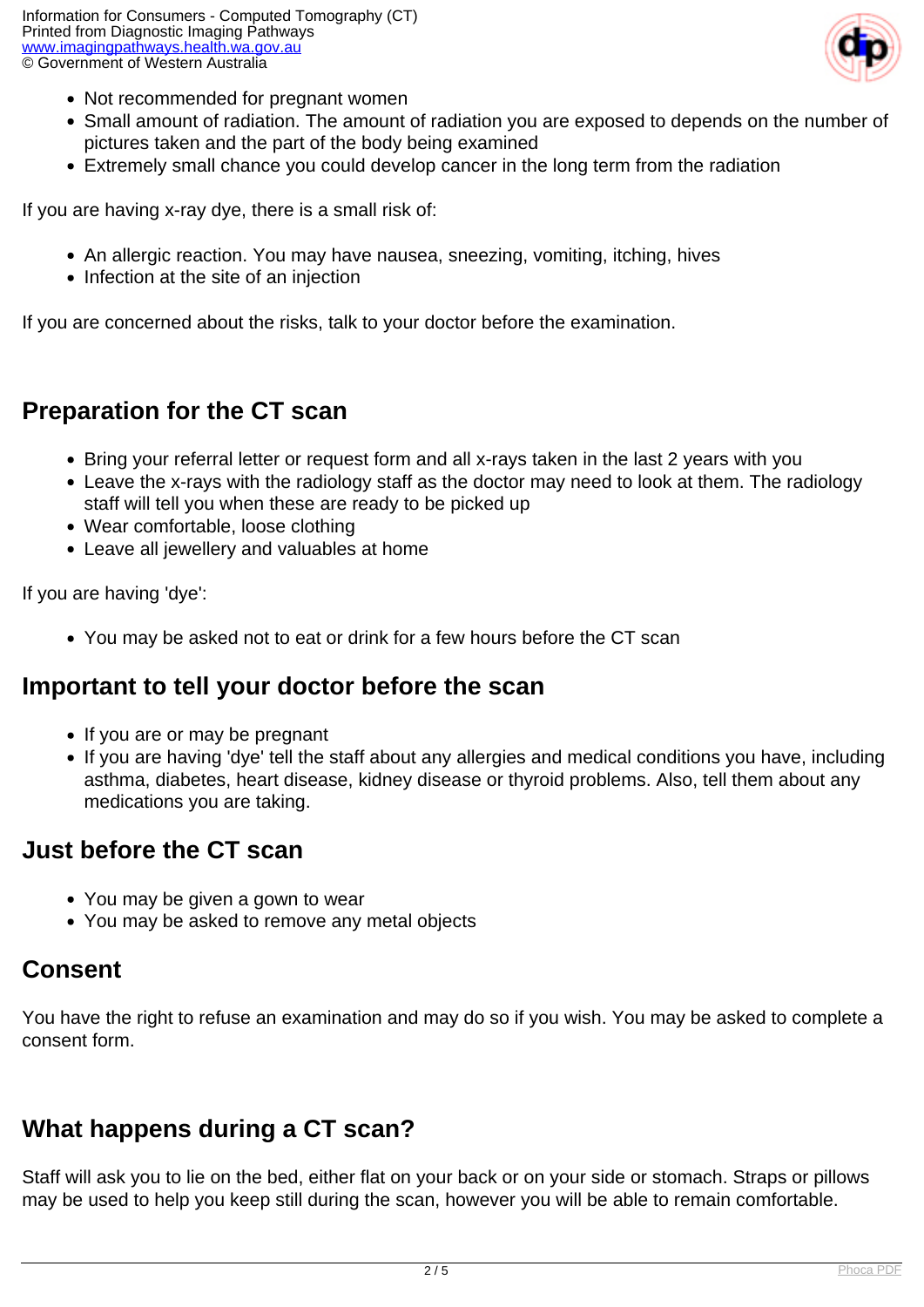

If you are having dye injected:

- CT staff will put a needle into a vein in your hand or arm
- A salt water fluid may be passed through the needle so that it does not become blocked

Possible side effects of the 'dye':

- You may feel a slight stinging sensation and a warm flushing feeling for a few seconds
- Metallic taste in mouth
- You may feel like you are wetting your pants, **but you will not be**

The staff will leave the room and control the movement of the bed from behind a screen. They will see, hear and speak to you at all times. You will be able to speak to them at all times. They will tell you what is happening, when to hold still and if you need to take a deep breath and hold it. If you get stiff, need to move or are feeling closed in (claustrophobic), tell the staff.

The CT staff will use a remote control to slowly move you into the opening of the CT scanner.

When the scanning is finished you will be asked to wait while the staff check the pictures.

The scan including getting you ready on the table takes between 10 to 30 minutes.

#### **When will I get the results?**

The amount of time it takes for you to get your results will differ depending on where you get your scans done. The radiology doctor will look at the pictures and write a report. The pictures may be on films or on a CD.

Ask whether you should wait to take the pictures and report with you, or whether they will be sent to your doctor.

Your doctor will need to discuss the report with you. You will need to make an appointment to do this.

### **After the CT scan**

You will be able to leave soon after the CT scan is finished and can continue with normal activities.

If you had 'dye':

- Staff will need to take out the needle if it is still in your arm
- Staff will give you any special instructions
- The dye will pass out of your body in your urine. You will not notice it as it is colourless
- Drink plenty of fluid to help get rid of the dye

#### **Costs**

For an Australian patient in a Public Hospital in Western Australia

- Public patient no cost to you unless advised otherwise
- Private patient costs can be claimed through Medicare and your health insurance provider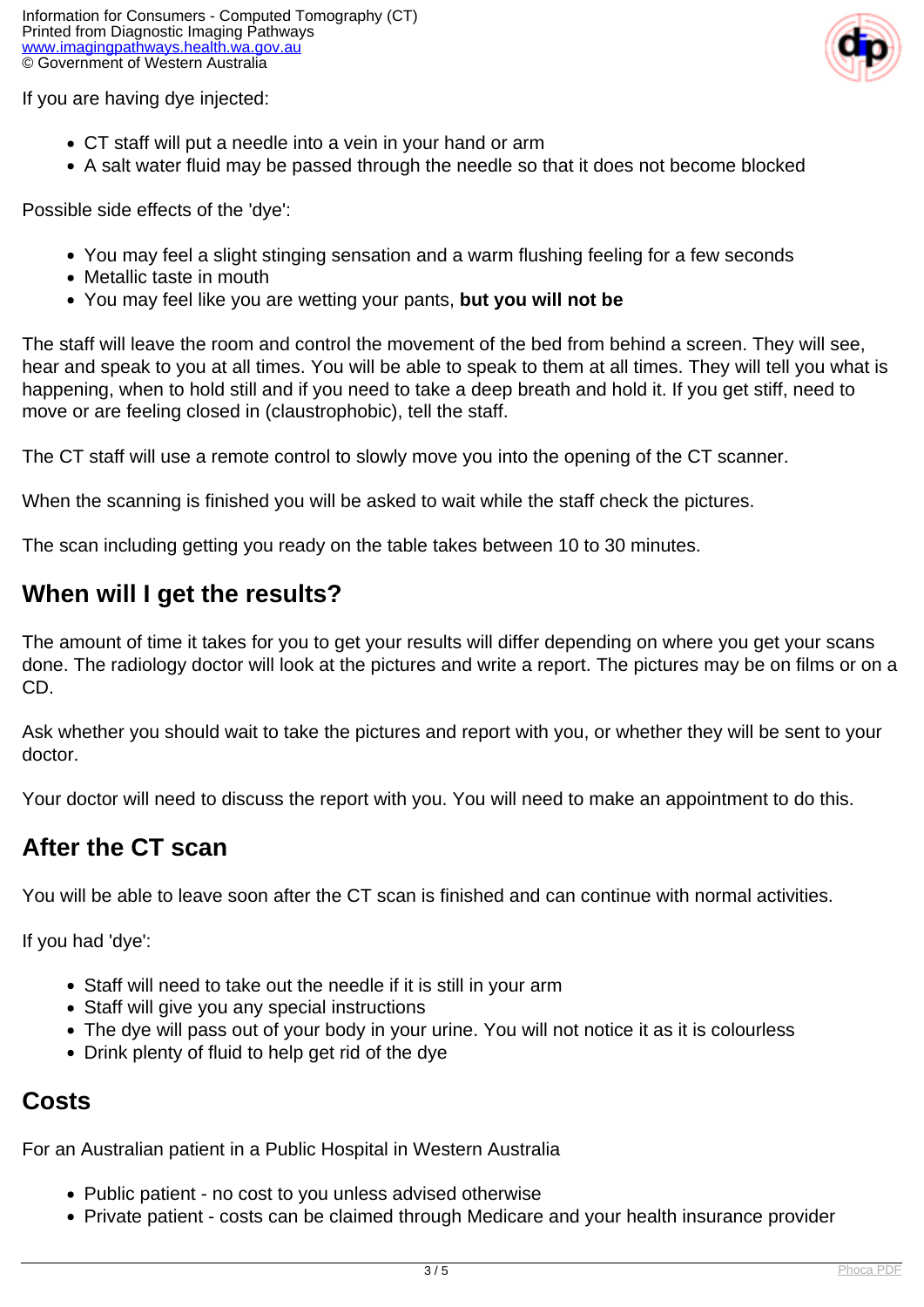

For a patient in a Private Hospital or Private Imaging Site in Western Australia or a patient outside Western Australia

Ask your doctor or the staff where you are having your test done what the cost will be

## **Further information**

For more detailed information please access CT from InsideRadiology at: [www.insideradiology.com.au](http://www.insideradiology.com.au/pages/view.php?T_id=61)

This is a resource produced especially for consumers by the Royal Australian and New Zealand College of Radiologists: [www.ranzcr.edu.au](http://www.ranzcr.edu.au/)

A guide to gathering information that you may need for making informed decisions is published by the Consumers' Health Council of Australia at: <https://chf.org.au>

If you would look at another relevant article, please access the following: [Radiation risks of x-rays and](index.php/consumer-info/general-information-about-diagnostic-imaging/radiation-risks-of-x-rays-and-scans) **[scans](index.php/consumer-info/general-information-about-diagnostic-imaging/radiation-risks-of-x-rays-and-scans)** 

Or for other relevant information access the Diagnostic Imaging Pathways website at: [www.imagingpathways.health.wa.gov.au/index.php/consumer-info](index.php/consumer-info)

Or if you have questions or require any further information please contact your doctor or speak to the staff where you are going to have your procedure.

## **Consumer participation**

This information has been reviewed by representatives from the following groups:

- Aboriginal people
- People with disabilities
- Seniors
- CALD (Culturally and Linguistically Diverse)
- The Health Consumers' Council

## **Feedback**

All feedback, comments and suggestions regarding consumer information at Diagnostic Imaging Pathways are welcome. Please direct them to the following email address: [dipfeedback@health.wa.gov.au](mailto:dipfeedback@health.wa.gov.au)

## **Disclaimer**

This article is intended as general information only. The Department of Health cannot accept any legal liability arising from its use.

The information is kept as up-to-date and accurate as possible, but please be warned that it is always subject to change

# **Copyright**